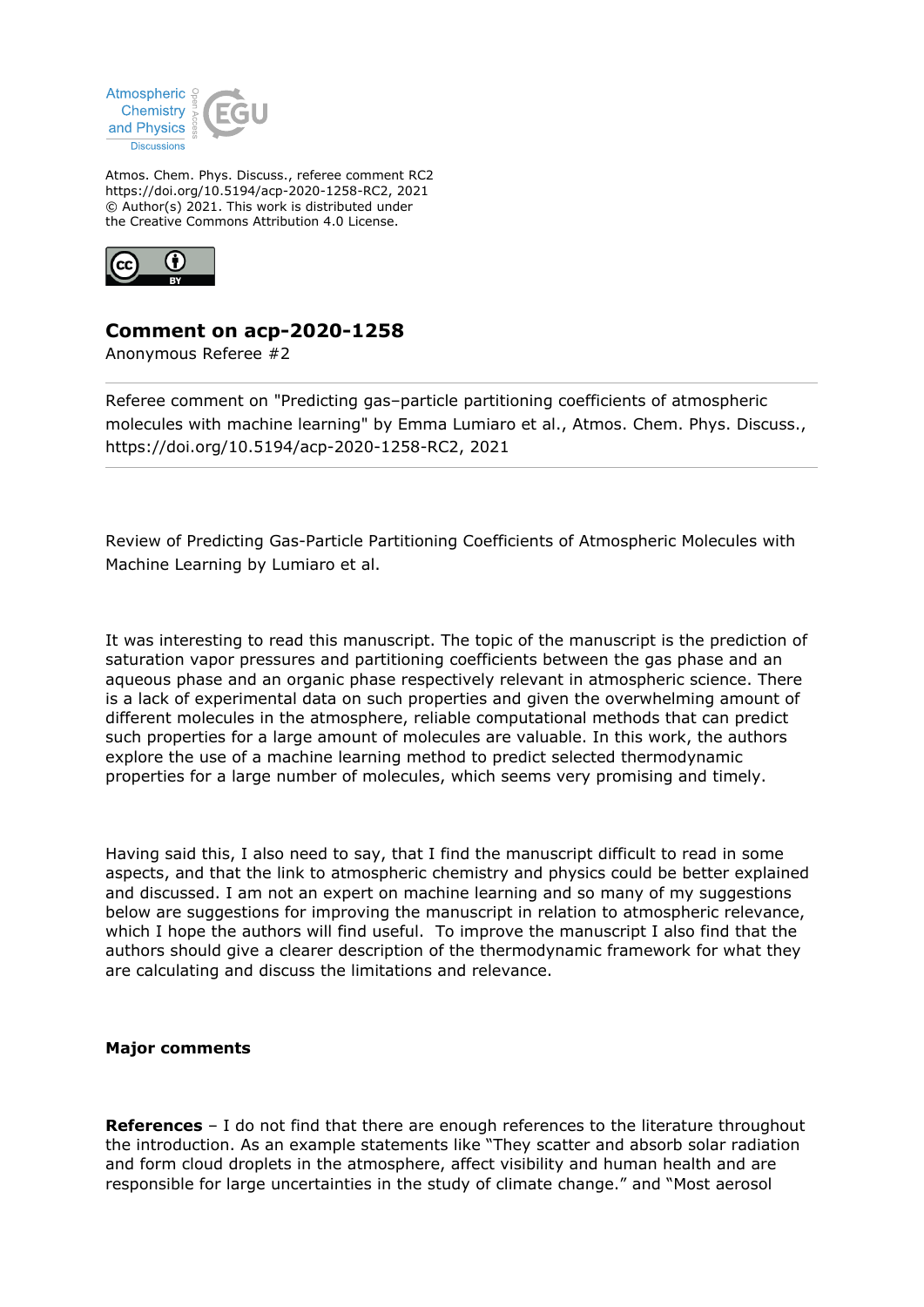particles are secondary organic aerosols" should be accompanied by one or more literature references. Likewise, in section 4 on prediction I miss examples and references for the statements for example on functionalization and fragmentation.

## **The thermodynamic basis – vapor pressures and partitioning coefficients.**

I expect several of the low volatile species will be solids at room temperature and likely exist in the subcooled liquid state in the atmosphere. There can be a large difference between the vapor pressure of the solid and that of the subcooled liquid. I assume the vapor pressures calculated are for the subcooled liquid state. This should be specified. Likewise, it should be better explained to the reader what the physical meaning of the partitioning coefficients is? Do they represent partitioning over a flat surface? It says they are infinite dilutions – does this mean the activity coefficients are one? What values are assumed for the activity coefficients? partitioning in the atmosphere depends on many things including particle size, amount of condensed material, accommodation coefficients – I suggest this is recognized and addressed.

Where does the formula for calculation of saturation vapor pressure come from? Please give a derivation or a reference. The saturation vapor pressure is a property of the pure component – but here it seems to depend on the activity in a mixture and a partitioning coefficient? The equilibrium vapor pressure over a mixture depends on the activity?

What is meant with the statement "Saturation vapor pressure describes the interaction of a compound with itself" (page 2 line 29/30) ? and "partitioning coefficients (K) for the interaction of the compound with representative other species." I would say, that it is the activity coefficients that account for interactions between molecules in the condensed phase. In the gas phase – do the authors consider molecular interactions?

#### **General comments**

Some sentences are unclear: eg. "For relatively simple organic compounds, efficient empirical parametrizations have been developed to predict their condensation-relevant properties. " – the authors should help the reader here with more clear definitions - what is a "relatively simple organic compound" – and what are the exact condensation relevant properties and which efficient empirical parameterizations are the authors referring to here (references should be given) ?

To help the reader I also suggest to restructure the manuscript a bit and define the coefficients that are modelled already in the introduction.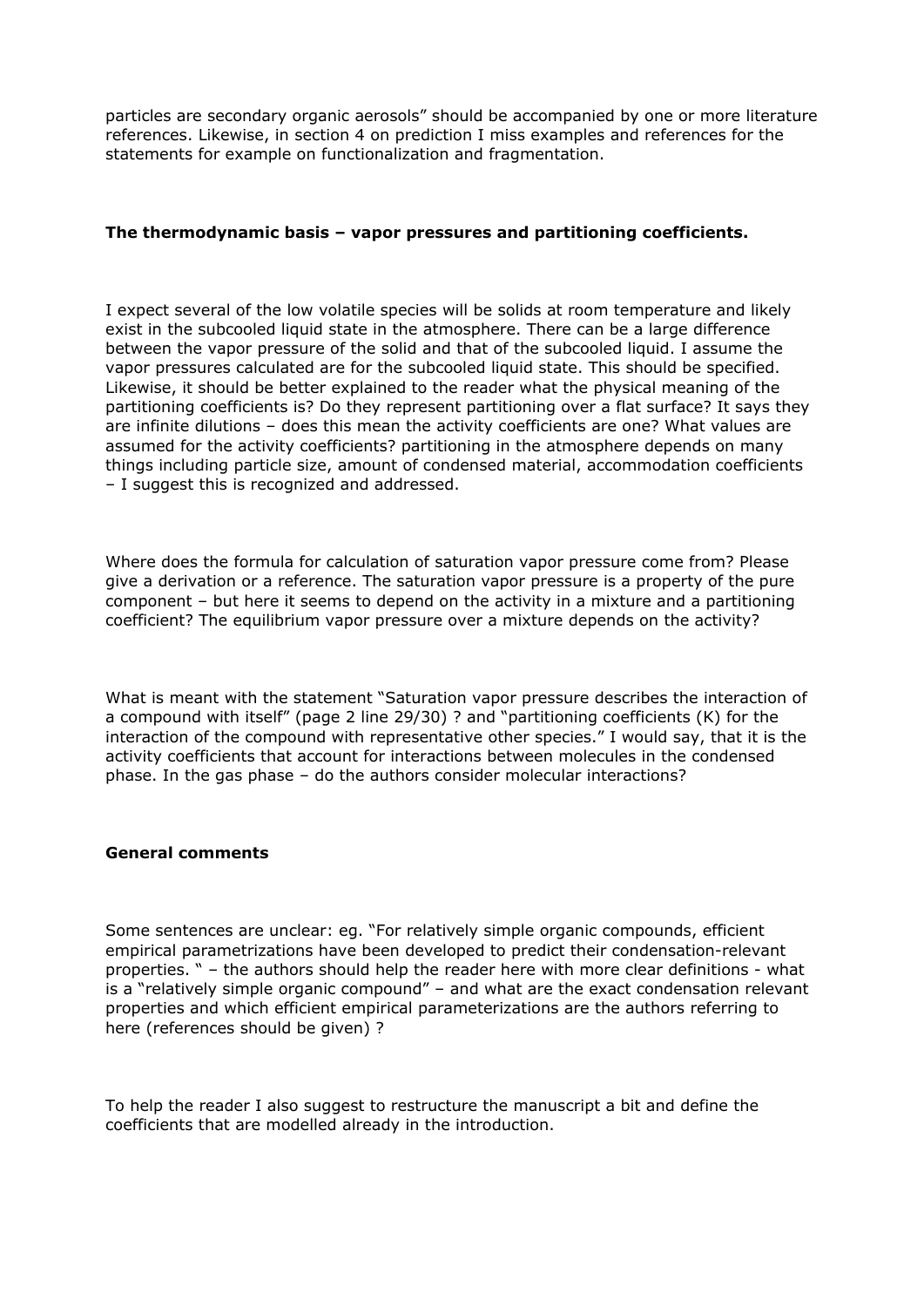How was vapor pressures obtained/calculated from COSMOtherm – this is unclear from the manuscript and should be specified.

Could the authors reflect on why the MBTR method performs so much better than the other methods?

Accuracy and performance: It should be stated explicitly what the COSMOTHERM accuracy is, both on the predicted saturation vapor pressures and on the partitioning coefficients.

Page 7 line 158 – what is "good performance" ?

#### **Atmospheric context**

I miss a short description of which parent VOCs were considered for the basis set used.

Regarding the prediction section. As the authors write monoterpenes are relevant molecules and as I understand the choice of 10 carbon atoms is based on monoterpenes. The choice of a linear alkane chain is motivated by simplicity – but is it relevant in the atmosphere from monoterpene oxidation? Are all the molecules studied in the master chemical mechanism? – I would have expected at least some molecules with a ring structure included.

The authors several times discuss formation of particles and – is there a reference for some thought of threshold vapor pressure value ? For example Page 2 line 50 a threshold value of 10-12 Pa for nucleation is given.

In the abstract it says" The resulting saturation vapor pressure and partitioning coefficient distributions were physico-chemically reasonable, and the volatility predictions for the most highly oxidized compounds were in qualitative agreement with experimentally inferred volatilities of atmospheric oxidation products with similar elemental composition."

I do not see justification for this in the manuscript. I miss examples (optimally for all the compounds) where the authors give the experimental vapor pressure, the vapor pressure obtained from a state of the art group contribution method, the cosmotherm vapor pressure and the vapor pressure obtained using the machine learning code and discuss differences and similarities. For the lowest vapor pressures experimental data are not available. The authors should give the range of vapor pressures where the model can be